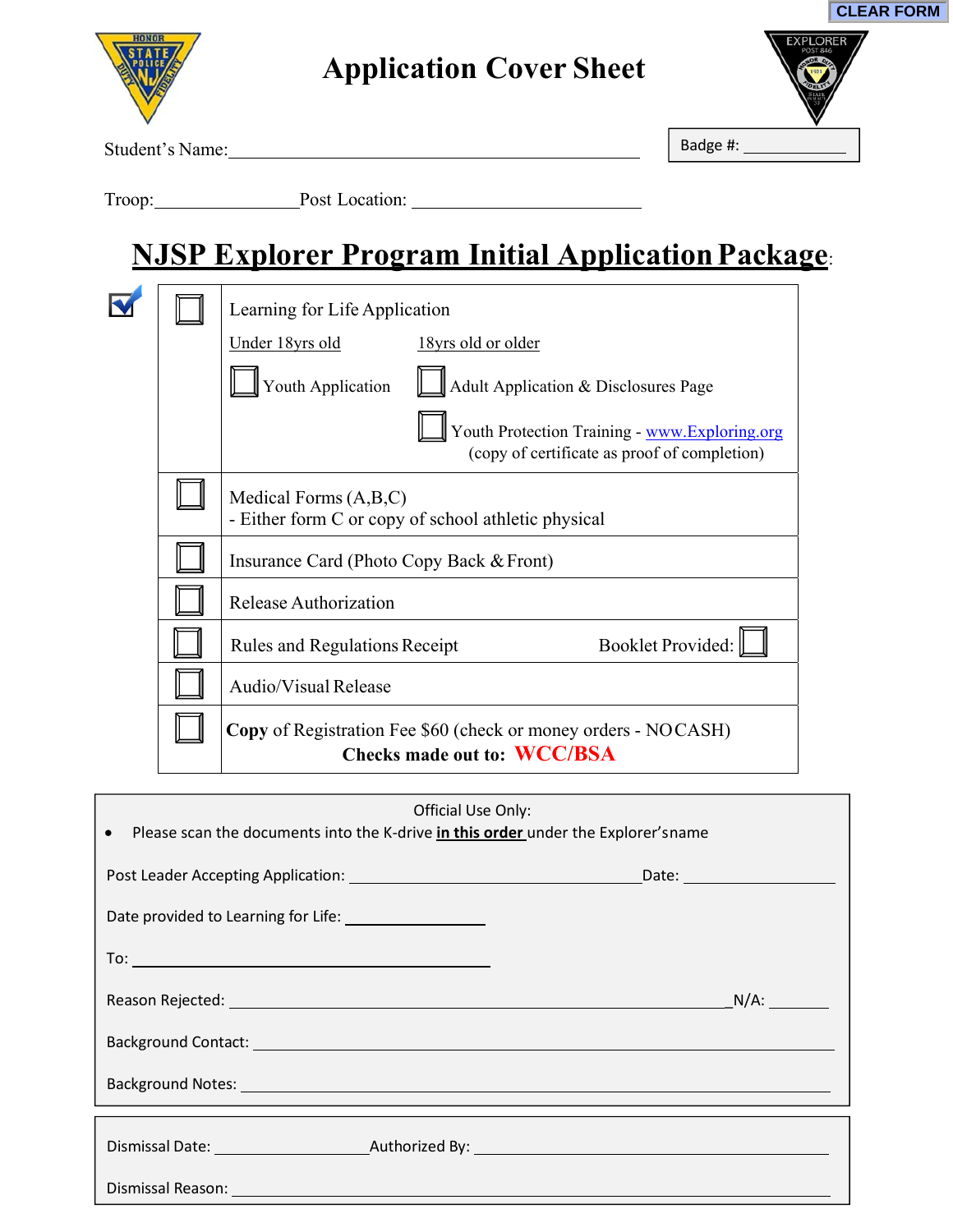

### State of New Ilersey

OFFICE OF THE ATTORNEY GENERAL PHILIP D. MURPHY **EXECUTE:** DEPARTMENT OF LAW AND PUBLIC SAFETY **GURBIR S. GREWAL**  *Governor* DIVISION OF STATE POLICE *Attorney General* POST OFFICE BOX 7068 SHEILA Y. OLIVER WEST TRENTON, NJ 08628-0068 PATRICK J. CALLAHAN Lt. Governor (609) 882-2000 PATRICK J. CALLAHAN *Lt. Governor* (609) 882-2000 *Colonel* 

#### **NEW JERSEY STATE POLICE**  *RELEASE AUTHORIZATION*

#### TO WHOM IT MAY CONCERN: CASE:

*(Official use only)* 

 $I$ , am making application

*Print Name Legibly*

for appointment to the New Jersey State Police Explorer Youth Program. As a result, an investigation is being conducted to determine my eligibility.

Therefore, I do hereby authorize a review and full disclosure of all records, including my credit report, Internal Revenue Service records, or any part thereof, to any duly authorized agent of the New Jersey State Police, whether the records are public or private, and including those records which may be deemed to be of a privileged or confidential nature. The intent of this authorization is to provide information which will be utilized for investigative resource material.

I also acknowledge and give permission for the New Jersey State Police to conduct a background investigation, and further acknowledge that I will not be informed of any information developed through this investigation, whether I am accepted or rejected for this position.

I hereby release the State of New Jersey, the Division of State Police, and its agents, servants, and employees from liability or damages that may result from furnishing the information requested, including any liability or damage pursuant to any state or federal laws.

A photocopy of this release form will be valid as an original hereof, even though the said copy does not contain an original writing of my signature.

| DATE:<br>(Month, Day, Year) | <b>APPLICANT SIGNATURE:</b>                                                             |  |
|-----------------------------|-----------------------------------------------------------------------------------------|--|
|                             | PARENT/GUARDIAN<br>SIGNATURE:                                                           |  |
|                             | (Required if applicant is under the age of $18$ )                                       |  |
| DATE OF BIRTH:              | $S.S. \#$ :<br>(Month, Day, Year)                                                       |  |
|                             | HONOR<br>"An Internationally Accredited Agency"                                         |  |
| S.P. 490 (Rev. 06/19)       | New Jersey Is An Equal Opportunity Employer<br>Printed on Recycled Paper and Recyclable |  |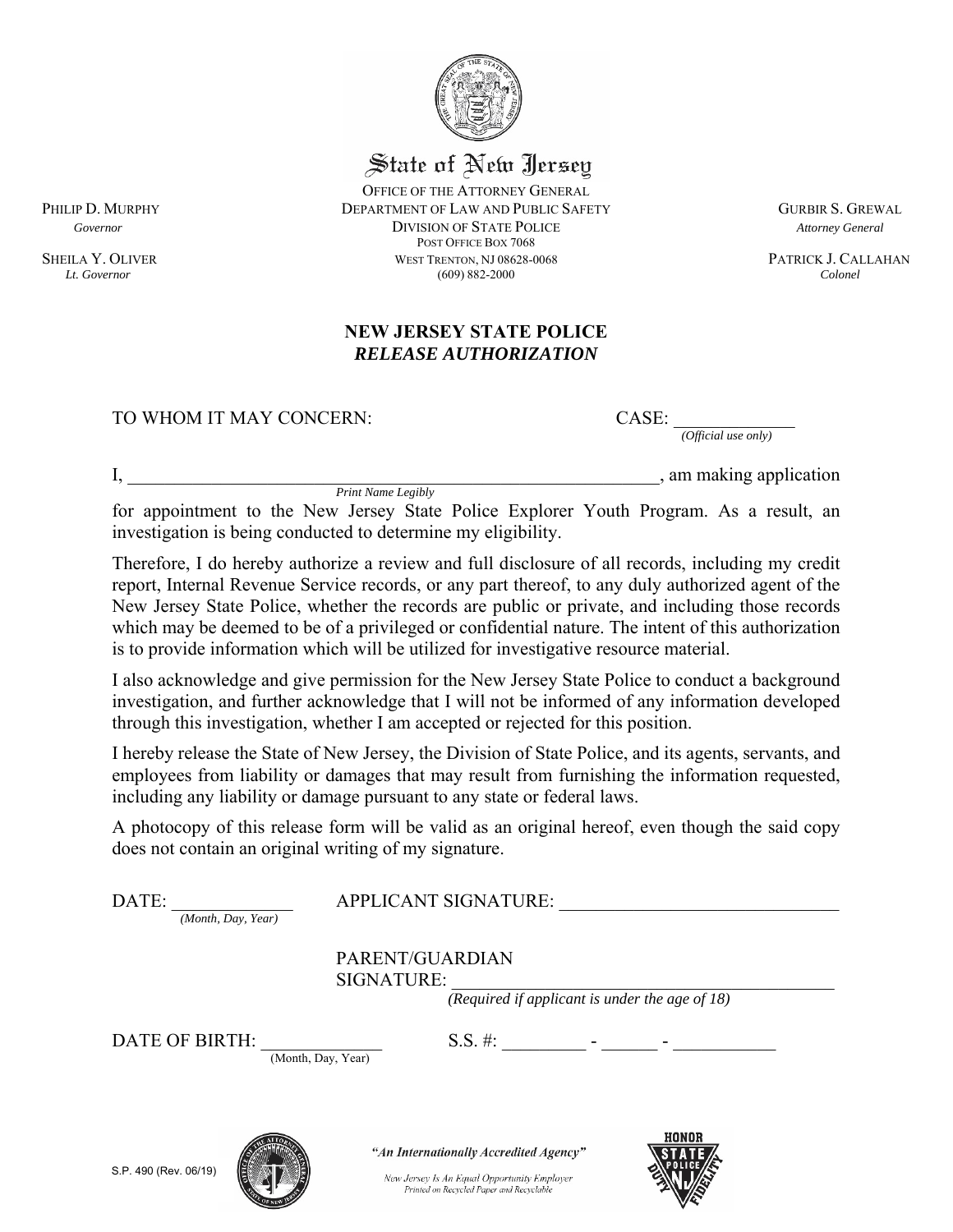

## NEW JERSEY STATE POLICE EXPLORER POST #846 **ACKNOWLEDGMENT OF RECEIPT**

I, certify that I have received a copy of the New Jersey State Police Post #846 Rules and Regulations on \_\_\_\_\_\_\_\_\_\_\_\_ *(date)*. I understand that if I have any questions in regards to its meaning, I am to contact my Post advisor for clarification. I also understand that I am bound by the requirements as set forth in this index and disciplinary actions may result, up to and including dismissal, for any failure to abide by the articles herein.

**\_\_\_\_\_\_\_\_\_\_\_\_\_\_\_\_\_\_\_\_\_\_\_\_\_\_\_\_\_\_\_\_\_\_\_ \_\_\_\_\_\_\_\_\_\_\_\_\_\_\_\_\_\_\_\_\_\_\_\_\_\_\_\_\_\_\_\_\_\_\_** 

**\_\_\_\_\_\_\_\_\_\_\_\_\_\_\_\_\_\_\_\_\_\_\_\_\_\_\_\_\_\_\_\_\_\_\_ \_\_\_\_\_\_\_\_\_\_\_\_\_\_\_\_\_\_\_\_\_\_\_\_\_\_\_\_\_\_\_\_\_\_\_** 

Name of Explorer & Badge # *(Print)* Name of Advisor & Badge # *(Print)*

Date Date Date

**\_\_\_\_\_\_\_\_\_\_\_\_\_\_\_\_\_\_\_\_\_\_\_\_\_\_\_\_\_\_\_\_\_\_\_ \_\_\_\_\_\_\_\_\_\_\_\_\_\_\_\_\_\_\_\_\_\_\_\_\_\_\_\_\_\_\_\_\_\_\_** Signature of Explorer & Badge  $\#$  Signature of Advisor & Badge  $\#$ 

EXPLORER COPY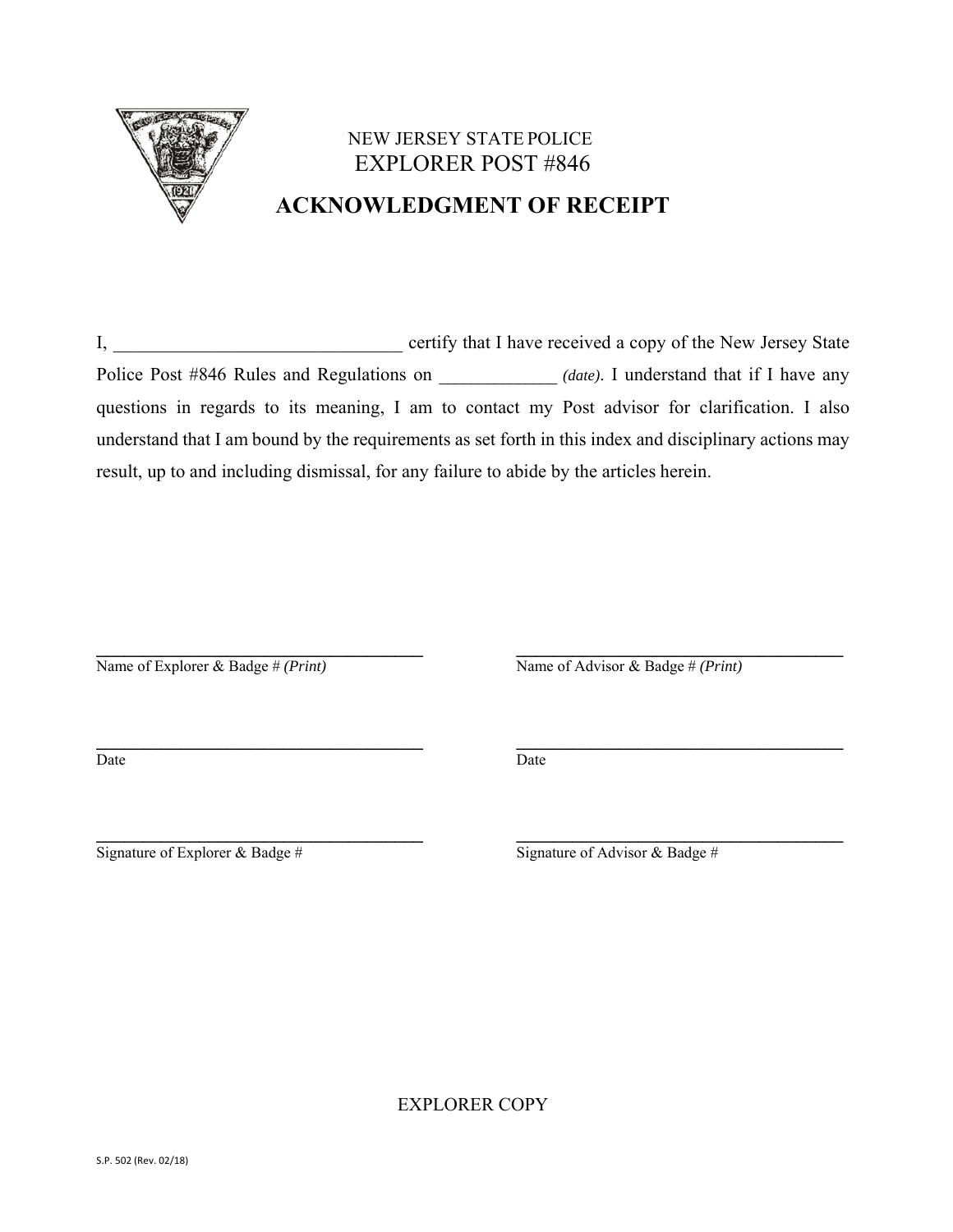

### NEW JERSEY STATE POLICE EXPLORER POST #846 **ACKNOWLEDGMENT OF RECEIPT**

I, certify that I have received a copy of the New Jersey State Police Post #846 Rules and Regulations on  $(date)$ . I understand that if I have any questions in regards to its meaning, I am to contact my Post advisor for clarification. I also understand that I am bound by the requirements as set forth in this index and disciplinary actions may result, up to and including dismissal, for any failure to abide by the articles herein.

**\_\_\_\_\_\_\_\_\_\_\_\_\_\_\_\_\_\_\_\_\_\_\_\_\_\_\_\_\_\_\_\_\_\_\_ \_\_\_\_\_\_\_\_\_\_\_\_\_\_\_\_\_\_\_\_\_\_\_\_\_\_\_\_\_\_\_\_\_\_\_**  Name of Explorer & Badge # *(Print)* Name of Advisor & Badge # *(Print)* 

Date Date Date

**\_\_\_\_\_\_\_\_\_\_\_\_\_\_\_\_\_\_\_\_\_\_\_\_\_\_\_\_\_\_\_\_\_\_\_ \_\_\_\_\_\_\_\_\_\_\_\_\_\_\_\_\_\_\_\_\_\_\_\_\_\_\_\_\_\_\_\_\_\_\_** 

**\_\_\_\_\_\_\_\_\_\_\_\_\_\_\_\_\_\_\_\_\_\_\_\_\_\_\_\_\_\_\_\_\_\_\_ \_\_\_\_\_\_\_\_\_\_\_\_\_\_\_\_\_\_\_\_\_\_\_\_\_\_\_\_\_\_\_\_\_\_\_**  Signature of Explorer & Badge #  $\overline{\text{Signature of Advisor } \& \text{Badge } \#}$ 

ADVISOR COPY